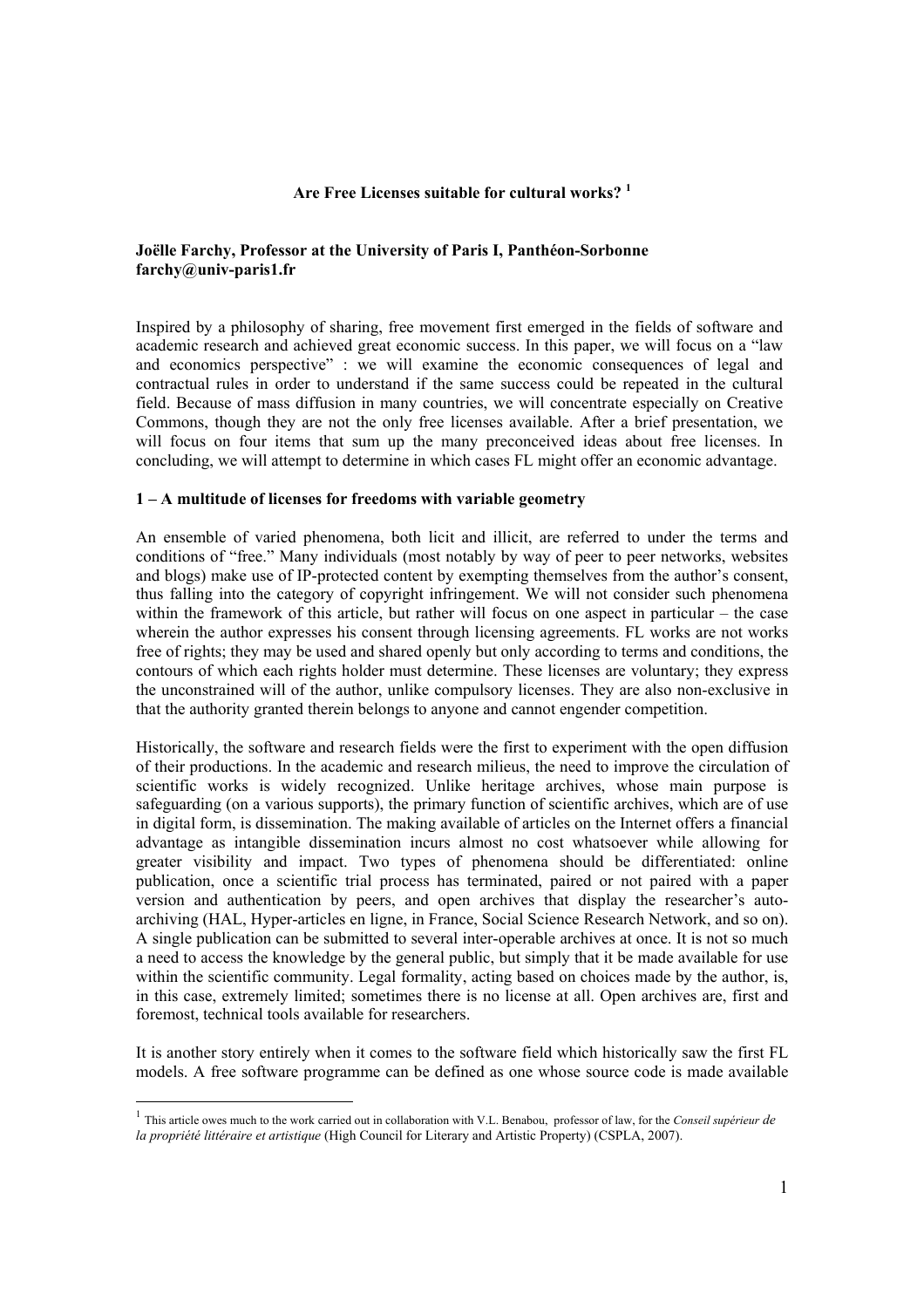publicly *and* can be reused freely. It differs from proprietary software sold by computer companies, whose source code is closed and protected by IP. There also exists software that is free of charge but that is not free(ware) because its source codes are not public. Certain FL for software programmes like those of the Free Software Foundation have earned a good reputation. FSF, a non-profit association, was founded in 1985 by Richard Stallman to ensure the logistical structure and financing of the "free" project, GNU (see infra).

FL first appeared in the software field in the U.S., but since have spread out to cover all domains. The GPL license is not restricted to software but may be applied to all works broadcast digitally. In the field of culture in France, artists developed the *Licence Art Libre* (The Free Arts License) in 2000 for non-software works, and invited other artists to register their creative works under an alternative form of legal protection. The licenses that stand out on an international scale and are the most well-known are Creative Commons, which were developed by an American association on L. Lessig's initiative in 2001 and have branches in about thirty countries in the near future. Their use is highly inadvisable for software.

There are, in fact, a number of more or less formalized licenses that have been lumped together under the blanket term "FL" and which, depending on the situation, refer to very different degrees of freedom. In the strictest sense of the term, "FL" should be reserved to refer to licenses that respect four freedoms: freedom to use,<sup>2</sup> copy, modify and share these changes with others (CSPLA, 2007). A license allowing for at least one of these freedoms, but not all four, is an open license, but not a free license per se. However, for the purposes of this article, we will continue to use the term "free licenses" to refer to this ensemble of phenomena.

In the field of research, the freedom to copy and modify an article for another member of the community is unimaginable for researchers, who are concerned more with the respect of their moral rights than their pecuniary rights. The GPL license is at once the most prevalent in the software field while also being the most intransigent in terms of strict respect of the freedoms granted. The four freedoms as defined by the FSF are as follows: to utilize the software for all types of usage; to study it; to modify it (with source code available); and to redistribute copies. A free software programme must be readily available to everyone with no one being allowed to change it into a proprietary system. By virtue of the copyleft<sup>3</sup> principle, the user is obliged to grant identical freedoms to the modified versions as those accorded to the original work (cascading freedoms).

In CC licenses, there is no single contract but rather several options defined depending on the choices of the author. The recognition of the authorship of the original work and the authorization for non-commercial use is at the cornerstone of all CC licenses. Other options may then be added: for example, authorization for commercial use or unauthorized commercial use (NC option); authorization to reproduce, distribute and share the work but not to modify it, to change it into a derived work (ND – non-derivative – option); authorization to publish the changes made to the original duplicate work, meaning under the same conditions of freedom as those offered by the license of the original work (SA – share alike – option, which is a copyleft clause). These options are represented by symbols in icon form that accompany all work covered under a CC contract. A summary of the contract is also available for author and user alike and there is a link to the full text of the contract.

<sup>&</sup>lt;sup>2</sup> For example, we include here the "study" of a software programme in the sense of the FSF (see infra)

 $3$  The notion of "copyleft" is a play on words on the one hand referring to the traditional "copyright" and on the other hand to the expression "copy left" (meaning "authorized copy"). The copyleft movement commonly refers to a hostile trend towards the application of copyrights in their present form.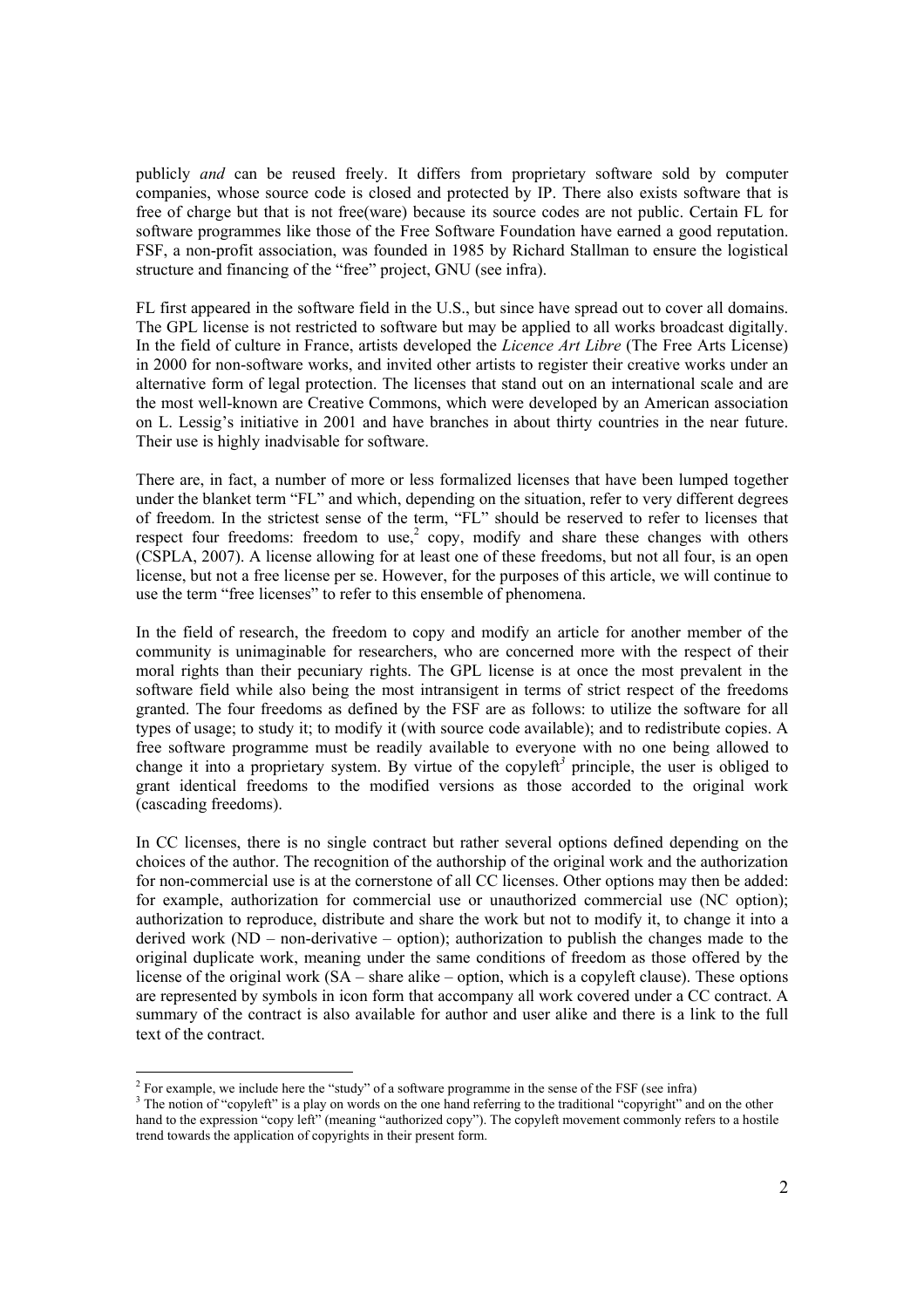### **2 – FL do not mean the end of copyright**

Originally, the development of FL was in keeping with practical considerations. The legend brings us back to the very roots of free software. Richard Stallman, who one day at the end of the 1970s became enraged at his disobedient desktop printer, was unable to access the software programme that controlled it or get it to respond to his commands, as it was a protected programme. The real story then begins in 1983 when the computer specialist sent a message announcing that he was creating a comprehensive software package that would be compatible with the proprietary system Unix, and that he intended to make it available to anyone wishing to use it. This software was called GNU (GNU is not Unix). In 1991, Linus Torvalds, a Finnish student, perfected Linux, the first version of an operating system based on GNU. In the cultural milieu, confronted by ever-evolving use, it was a question of finding a tool that would favour sharing and collective creation in the digital world.

Beyond the practical aspects, there appears an ideological approach. The development of these licenses can be viewed in a context of revisiting the notion of IPR. The major critiques are wellknown: copyrighting favours the interests of intermediaries and cultural industries who abuse their dominant position at the expense of creators (Bettig, 1996, Lessig, 2004); copyright is at the root of the under-use of pooled resources that are made up by the heritage works according to the anticommons tragedy mechanism (Heller, Eisenberg, 1998, Gordon, 2003); and finally, copyrighting has not followed the evolution of certain contemporary art expressions and is an obstacle to the freedom of appropriation of the creation of others to put forth one's own creations. In the end, all such forms of excessive protection will end in the loss of social welfare (Depoorter, Parisi, 2002, Elkin – Koren, 1998). In some cases, the criticism leads to the radical challenging of the copyright as a legal status, but most often it gives rise to an attempt to find a happy medium between relinquishing all protection and authorizing all use. FL advocates do not reject copyright nor do they seek its reform; they simply wish to exercise copyright differently to promote the sharing and reusing of commons. This is to say that although the owner of the copyright retains its legal monopoly, he uses this power not to *forbid* use but to *authorize* it. Thus, the copyright still remains the legal basis of the system with licenses serving as mere contractual tools.

However, relying on copyright is not without its problems of articulation over the worry for the universality of FL – designed to be adapted to a digital world that knows no boundaries – versus the mainly national-scale framework of IP regulation. The most widely-used licenses, like CC, were drafted in the in the context of American law (although a license termed "generic" has since come into being). National organizations affiliated with the CC network offer language translations and legal adaptations in accordance with the laws of each State in order to ensure the validity of contracts as regard the national law. This movement has led to the multiplication of license versions, the result being what appears to be uniformity masking the profound diversity of legal systems. In the case of France's, two examples allow us to illustration such difficulties (CSPLA, 2007).

The first example concerns the laws of moral right. Among the varied components differentiated by French law (law of disclosure, of paternity, opting out and repenting, law as regards the integrity of a work), the impossibility of categorically waiving the law of integrity is the one that most contradicts the FL system, when the available works allow for third-party modifying. More generally, the prerogatives of moral right are imperative in French law; the author may not by means of contract abjure the protection guaranteed him by law and the user may not apply the contract to avoid respecting the moral right of the author.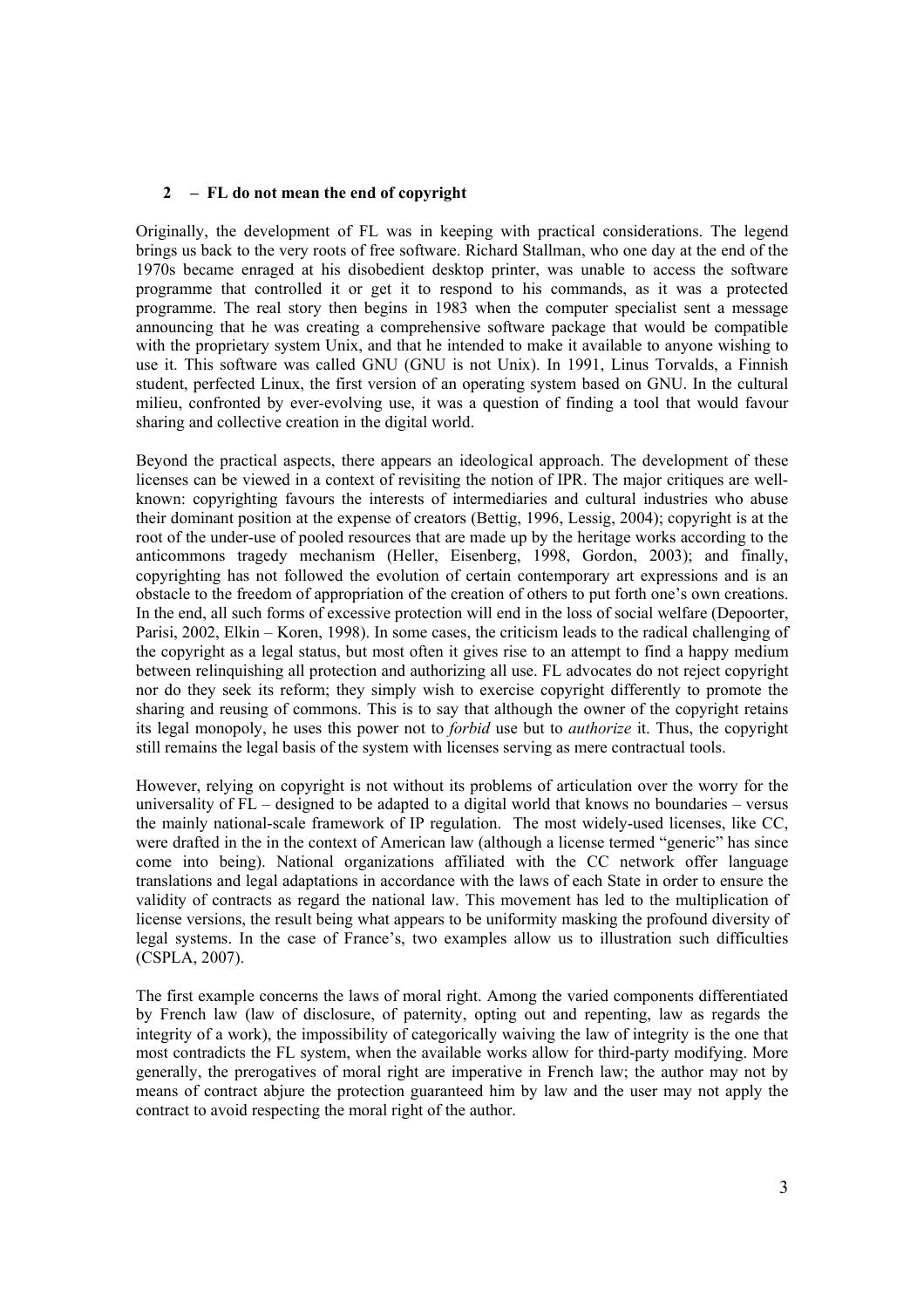The second example regards laws concerning collective management, the variances of which are considerable, on an international scale. In the United States, an author who is a member of a copyright collecting society may, for example, maintain the right to directly authorize use of his works in an FL framework. The Australian Performing Rights Association (APRA) foresaw an opting-out clause for certain categories of works and not only for certain categories of rights or domains (like their European counterparts), even if this option offered to its members is controlled very precisely in the society's bylaws. In France, an author who subscribes to FL and is not a member of a copyright collecting society poses no problem. But in most of these groups, contributions are made by "repertoire" meaning, the author does not have the right to fragment from within his body of work certain works, and set them apart them for independent management. The author's will to make works available in FL thus runs up against his status as a member of a collecting society, as few authors express the wish to put all their works under such license.

To allow for work-by-work management within the body of an author's work the author may take two routes. The first involves considering the information relative to the rights on each work as an "essential facility" accessible to all individuals: Collecting societies, however, are hostile towards this solution as it refocuses their mission of database management to that of the collection and distribution of rights. The existence of such a base indeed requires us to look at question economically as regards the handling of the costs generated; should they be financed by the agencies themselves, by the State, or by the FL users who benefit from such services? The other solution would involve obliging the collecting societies themselves to set up a more refined management of the directories. The exclusion of a work from the repertoire, which is entirely conceivable at the technical level, once again raises economic concerns. Who will shoulder the costs of a fine-toothed comb management style in keeping with the terms and conditions (including free) of a work-by-work exploitation? In addition, if "repertoires" are fragmented, one might fear that the works that generate the most rights, and which are the simplest and least costly to manage, fall outside the collective management, according to the classic "adverse selection" mechanisms. In effect, the costs of collecting societies must allow for both the less costly works and those that are more costly to manage in accordance with an economic model of mutualised repertoires, as it is difficult to have sufficient information to make the selection from among the works ahead of time/beforehand.

# **3 – FL do not mean free access and free use of works**

FL are supposed to offer a greater liberty for consumers; in reality, rights owners define the availability of their works and terms of use in a "private ordering" way. FL are private contracts contrary to the legal bylaws of the copyright (public ordering). These contracts apply nonetheless by complementing the laws in effect in compliance with measures of a public nature. Additionally, some difficulties inherent to FL appear as, beyond intuitive mechanisms like logos, the clauses of the contracts are themselves complex.

Behind the rhetoric encouraging creators to adhere to a philosophy of sharing and the denunciation of cultural merchandizing, an ideological consumerist construction wherein the author's position becomes second order to that of the user can be seen in numerous FL, like CCs (Dusollier, 2006). However, despite this construction which is, in principle, favourable, the users find themselves in a highly uncertain legal position.

The existence of informed consent brings up a question. Users' membership depends more on their trust of a community than on the efficiency of the legal device implemented. Consent, scaled down to a tacit form of acceptance, bears most often on a reduced, almost symbolic, form of the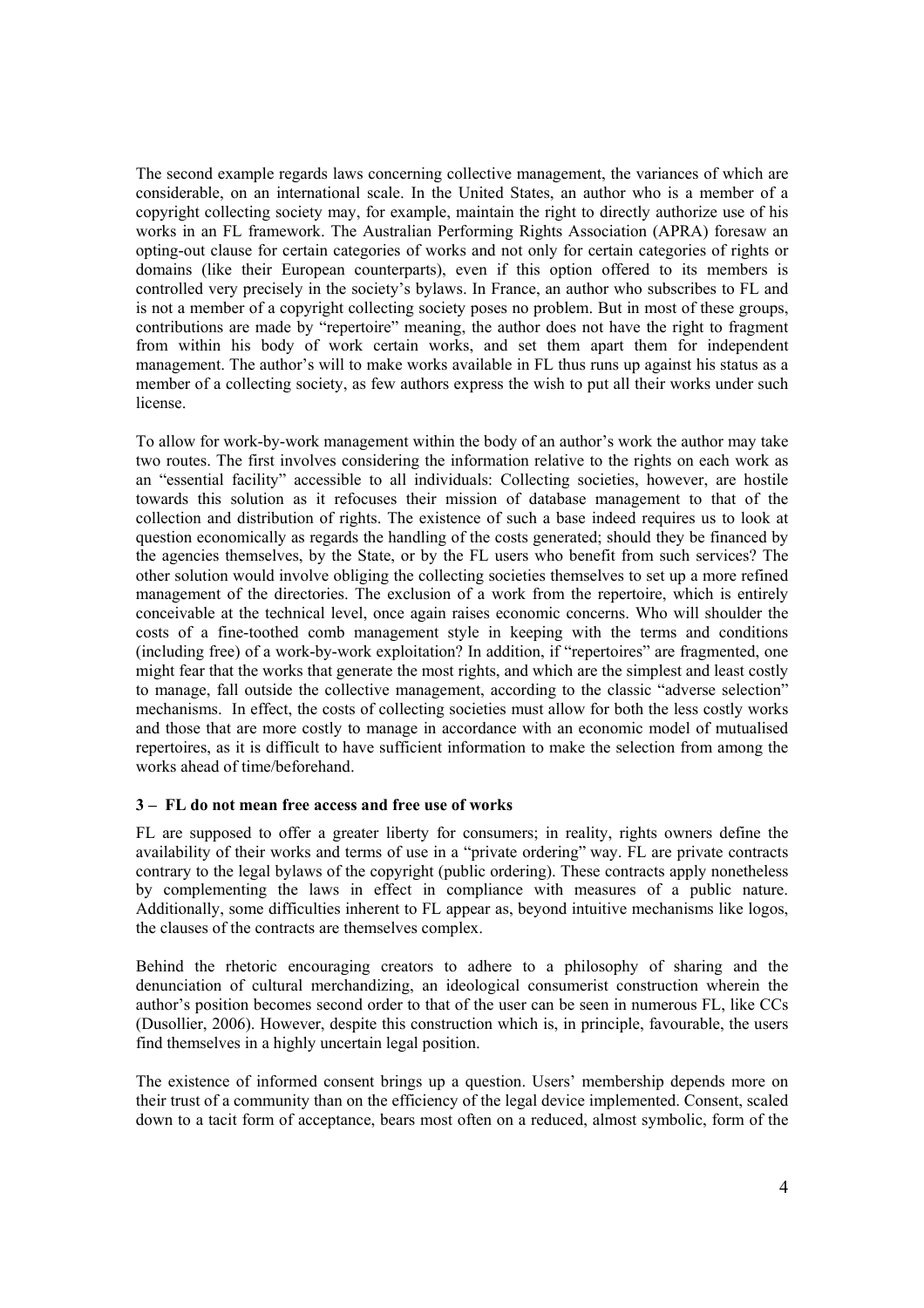contract – logos and the frequently asked questions. Thus, it is possible that a user give his consent without knowing the essential terms of the liability under contract to which he is subscribing. The increase in this type of contract would necessitate the provision of combination licenses or, as it would, their interoperability. But the systems have been created separately and without having resolved the issue of their integration with the other devices. There is no single standard when it comes to FL. GPL has indeed created a standard for licensing free software while CC has facilitated the proliferation of different licenses. This diversity of options, theoretically a factor of freedom, is what in fact renders the licenses less effective (Elkin-Loren, 2006). Beyond the supposed great freedom they give users, the authorization granted is not absolute and does not shelter users from legal pursuit in case of copyright violation when a work is used outside the provisions of the contract. With the introduction of uncertainty, the complexity and variety of contracts increases transaction costs, which are necessary to determine the rights and responsibilities on each work and the necessary costs for avoiding copyright infringement.

Moreover, the contractual chain is complicated. The actual co-contracting party is unclear; when the work circulates in modified versions, is the person who uses the last version of the work presumed to have contracted with the last link in the chain or with all of the authors there to date? Added to the risk of not respecting the sometimes-vague terms of the issued authorization is the additional risk of being sued not by the author but by a third party who claims the creation or ownership of the work. This is the misfortune that befell YouTube, who became the object of Universal's wrath for the unauthorized dissemination of varied content belonging to the major company (or simply, belonging to them, the major being Universal). Users would put protected content online via YouTube, which was then reused by other parties. Because the chain is held "jointly" responsible in instances of copyright infringement, meaning the right holder (Universal, in this case) may seek redress from the user who provided the content, and/or from YouTube who, in turn, put it out *and/or* from the user who reused it. The licenses, which conform to the private ordering mechanism, thus affect third parties, who did not even participate in the original transaction. What's more, the existence of copyleft clauses in certain licenses adds yet another layer of complication in that derived works are subject to the clauses of the original work's license, which leads to a weak and hard-to-interpret legal structure. If one of contracts in the "chain" is deemed invalid, the system loses all legal foundation.

Finally, leaving it up to the authors to determine the terms and conditions for use of their works according to the private ordering principle does not seem to be the best way to favour access to works. All contractual models carry the potential for imposing conditions of use that are far more binding than those allowed for by law as the result of a social compromise integrating public interest (Elkin – Kohen 2006, Dusollier, 2006). In reality, licenses chosen by authors tend to favour restrictive use. The CC make it clear: the most popular licenses – NC, SA and ND – are also the most restrictive. The most popular are NC–SA (31%) and NC–ND (23%). The majority of licenses do not allow for commercial use (i.e.,  $31 + 23 + 17 = 71\%$  NC) so as to favour parallel models of operation and promotion. Effectively, the distribution of works in CC does not prevent an author from contracting elsewhere commercially with an editor or producer, even if the lack of exclusivity of these parties strongly reduces the commercial interest of the work de facto. Only 29% of licenses authorize the commercial use of a CC work. The free software community generally considers such licenses that have been adopted for use in the art world as FL copycats, or like the Trojan horse that would divert the veritable idea of free. According to the FSF, only the BY, SA and BY-SA CC licenses are in keeping with the true idea of free; the others do not, either because they restrict the conditions of use or because they do not allow derived works. The absence of an SA clause could prove incompatible with the idea of copyleft, for example, because it amounts to authorizing the availability of derived works under a proprietary license.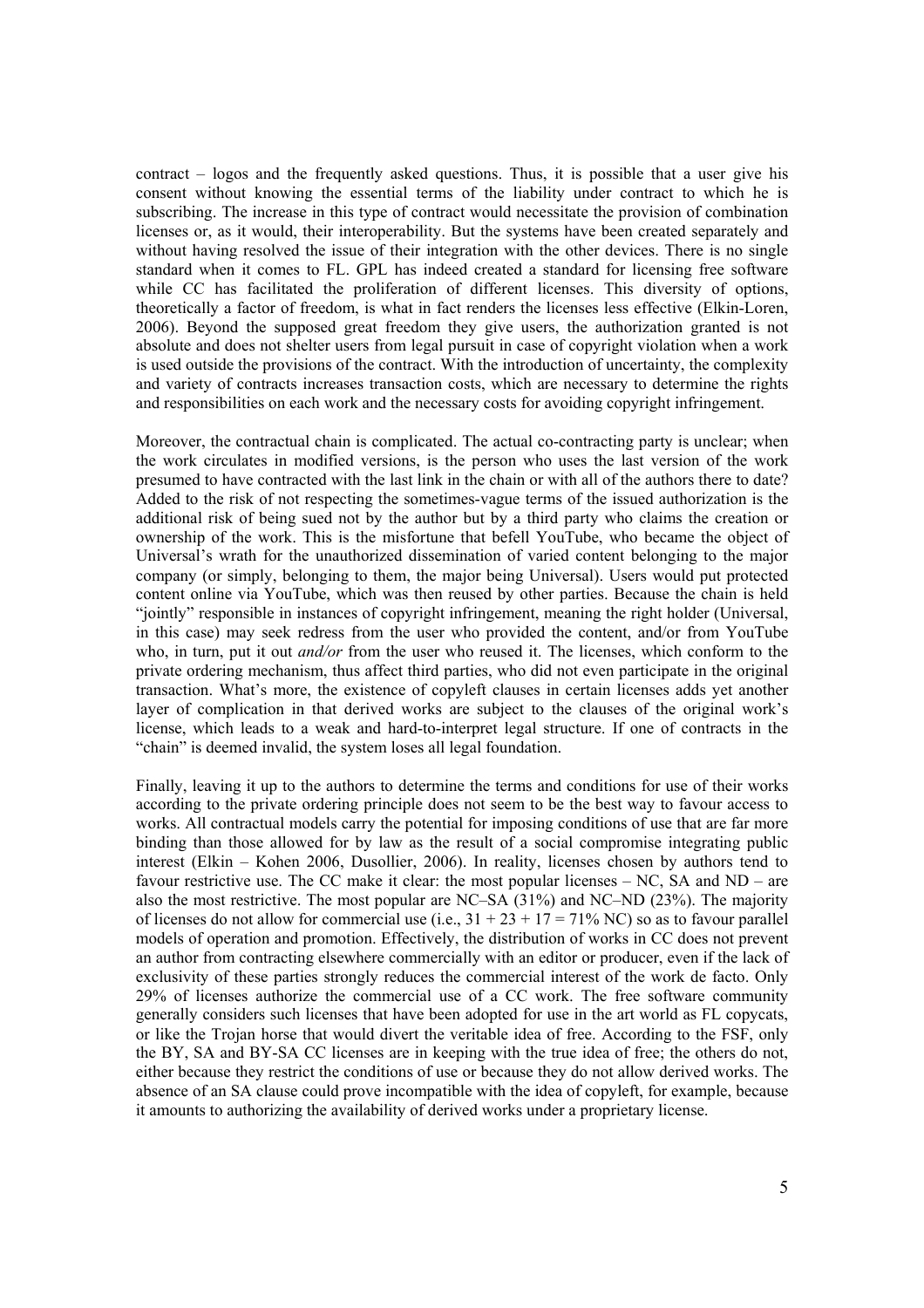

CSPLA, 2007.

#### **4 - FL do not mean free choice for creators**

The original authors of works could, like the users, find themselves in a situation of legal uncertainty and economic frailty. The question of informed consent likewise comes up. The fact that the majority of FL are similar to membership contracts leaves little margin for the rights holder to manoeuvre within. Once a license has been selected, it is, in fact, rather difficult to get out of. The practical impossibility of revocation and conclusion of liability under contract for an indeterminate period contribute to the cementing of the choices made, despite modifications occurring thereafter.

Paradoxically, as we consider our championed model, FL are also likely to put the author in the vulnerable position of risking having his work exploited by new parties. To understand this, one must remember that the Internet economy has undergone enormous changes over the past few years. Internet users themselves have evolved from being mere consumers to becoming content providers on sites like YouTube, DailyMotion and MySpace, emblems of what we call Web 2.0, or second-generation Internet. This evolution is not sheltered from ambiguity when content contributed by Internet users free of charge is then capitalized on for commercial use. Thus, in 2005, did Rupert Murdoch, (NewsCorp) buy out MySpace for \$580m, while the following year Google did likewise, buying YouTube to the tune of \$1.65b! At the beginning of 2007, YouTube announced it was planning to compensate contributors to improve the quality of information and, above all, respond to complaints lodged against companies like Viacom and CBS and the rumbling discontent of Internet users since its buy-out by Google<sup>4</sup>. These phenomena exist independently of FL, but the use of these licenses runs the risk of amplifying them.

 $4$  See the strong reactions provoked by the article of one Internet user entitled "Slavery 2.0", which blames Web 2.0 diffusers for a new type of exploitation of work provided by contributors (http://inoveryourhead.net/slavery-20-themus-and-me/1).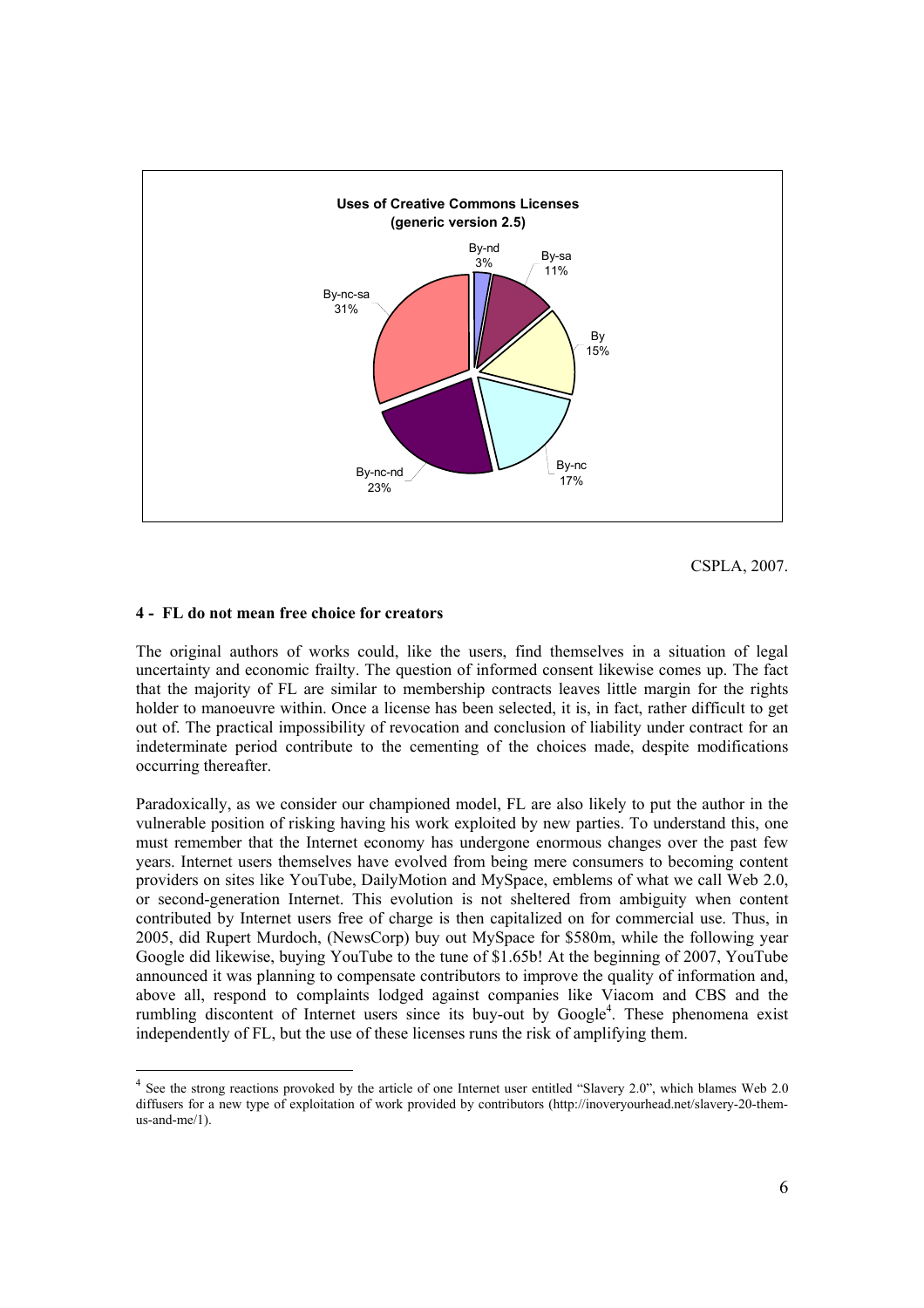There are several possible consequences to this:

- When Internet users who provide content free of charge make use of licenses specifying the impossibility of commercial use, any commercial use puts the user at risks of being sued for violation of the terms of the agreement.
- Still more ambiguous is the case wherein a copyright owner provides content free of charge and authorizes commercial use (free art licenses in France largely function based on this model). The adherence to a group philosophy or movement can lead certain authors to make choices without truly evaluating the long-term consequences if, for example, their works are used by large commercial enterprises or if they wish to join professional channels thereafter.
- Finally, the existence of FL can be a pretext for certain powerful institutions to pressure authors into turning over their works under FL in exchange for a paltry, fixed payment.

### **5 – FL do not mean the lack of business models**

#### **A cooperative model and alternative system theorized by economists**

Using software programmes to support for his example, Yochai Benkler (2002) theorized an organization system called "commons-based peer production" specifically for the digital world. This model adds to those already known since Ronald Coase: the firm and the market. In this type of system, groups of individuals successfully collaborate on large-scale projects by following signals that are neither price- nor hierarchically-based. When it comes to producing culture or information, this mode of production offers systematic advantages over its two competitors. Even though individuals do not directly reap the benefits of their participation in the collective project, their efforts have greater effect than they would on the marketplace or in the firm as commonsbased peer production serves both to identify those best suited to participating in an aspect of the project and to allocate resources to those able to put them to the best use according to optimal matching logic.

The organizational success of free software programmes relies on the committed mobilization of individual and legal entities that together pursue the development of a product that is highperformance because it is subject to regular peer evaluation, and the success of which does not depend on a marketing strategy. Software, inherently perfectible, is evaluated by people who have diverse ways of working, which is a guarantee of greatest performance. The greater part of the conception of a software programme is eliminating the errors therein. Moreover, free software has the advantage of being more reactive to users' needs, as they themselves are the creators, and offering greater flexibility in adapting to the specific needs of businesses. For Himanen (2001), the motivation of contributors hinges neither on a restrictive hierarchy nor on monetary incentive, but rather is based on a passionate relationship with one's work and time flexibility, an appreciation for that which is "free" and symbolic remuneration. In the cultural domain, FL likewise reveal situations of collective innovation by consumer-producers. The motivation for individual commitment is ruled by the notion of give and take in a structure similar to the model formulated by anthropologist Marcel Mauss. In this perspective, there is no direct remuneration; remuneration comes solely from dynamics based on the built-up emotion and a relationship with the community (Martin, 2006).

In same line as Benkler's groundbreaking article, many economists have emphasized the efficiency of this alternative to the classic firm when it comes to producing creative content, in which the quality of the productions requires particular attention. This literature (notably Lee,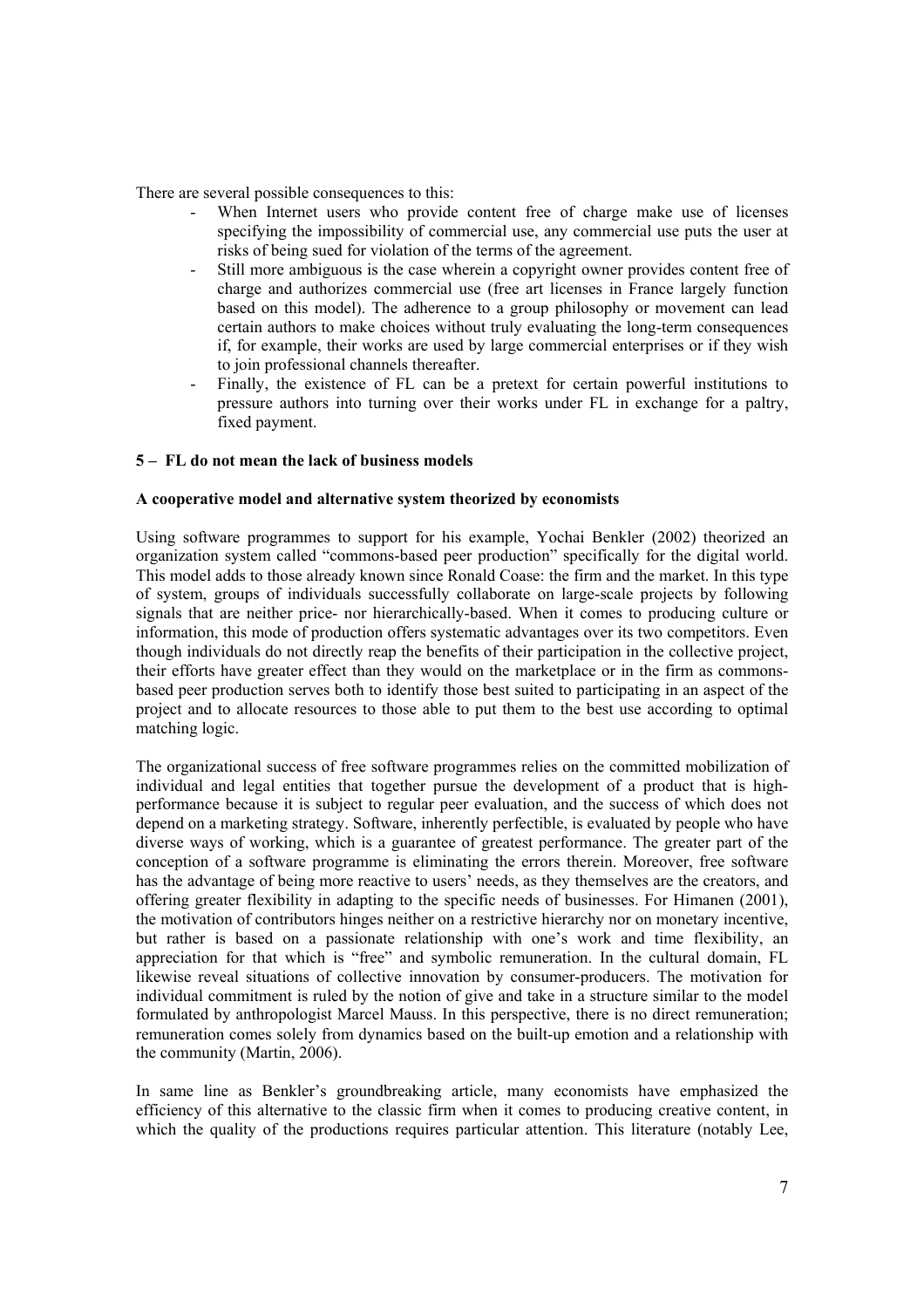Cole, 2003, Bonaccorsi, Rossi 2003, Moon, Sproull 2002, Amin, Cohendet 2004, Jullien Zimmermann 2006), contrasts CBPPs to productions created in a hierarchical, centralized and commercial framework.

The goal of this article is not, however, to concentrate on the differences between commercial and cooperative organizations but to emphasize their structuring and highlight the many uses of FL.

In the software field – beyond the mythical if not simplistic caricature of the computer programmer who works for symbolic, non-monetary pay – contributors' motivation, their profiles and work organization are extremely varied. Stimulation and intellectual competitiveness (handin-hand counterparts of computer-related professions), experience and the building of a reputation within a community of experts all play an equal role in motivating contributors. The profiles are equally diverse: volunteers, researchers for universities or foundations [to remunerate nonuniversity financed computer specialists, Richard Stallman created the "Free Software Foundation" in 1985 whose mission was to gather funds], salaried employees from large companies, and so forth. Overall, highly-diversified work organizations. The production of free software programmes has very little resemblance to a "bazaar" with no restrictive hierarchy<sup>5</sup>, but is instead a more structured model (Horn 2004). The necessity for coherence among the various individual contributions has led to the gradual establishment of regulation proceedings (leader personality, professional community, institutions such as research centres, etc.)

Well before the onset of the digital revolution, Mark Granovetter (1973) highlighted in a much more general way the importance of networks as additions to the market or hierarchy by establishing a climate of trust among agents, those who encourage the creation of an economically efficient structure. He likewise underlined the importance of "the strength of weak ties", which is to say the importance for an individual to fit in – not in one but several social networks in which he can maintain relatively distant relationships with other members. For Granovetter, however, networks are not an alternative to the market. On the contrary, he underlines the importance of the overlapping of social networks and markets, the activities of which are embedded within the networks of personal relationships. It is this embeddedness that must now be defined in the domain of free domain.

#### **Diverse Business Models**

Beyond the purely cooperative models based on volunteerism and free contributions, we find within the "free" world different models of activities funding. Those that function principally in the software and research sectors are public funding and associated services therewith.

-The domains of education and research show a distinctive feature; persons making their productions available for free access often dispose of a salaried job as well. Consequently, additional pay is not necessarily sought. Activities funding happens thanks to public funds, (and notably by way of researchers' salaries), but also directly if need be, as certain projects are initiated and overseen by the administration or funded by subsidies.

-In twenty years, free software programmes have seen considerable economic success. The share of the "free" market, however, varies quite radically from one segment to the next. 70-80% of web servers in the world function by way of free software, and yet this represents barely 3% of the personal computer operating systems market. At the end of

<sup>&</sup>lt;sup>5</sup> This production model, decentralized and collaborative, was described by Eric Raymond (1998) to show in what ways it opposed the sanctity of the classical economic model.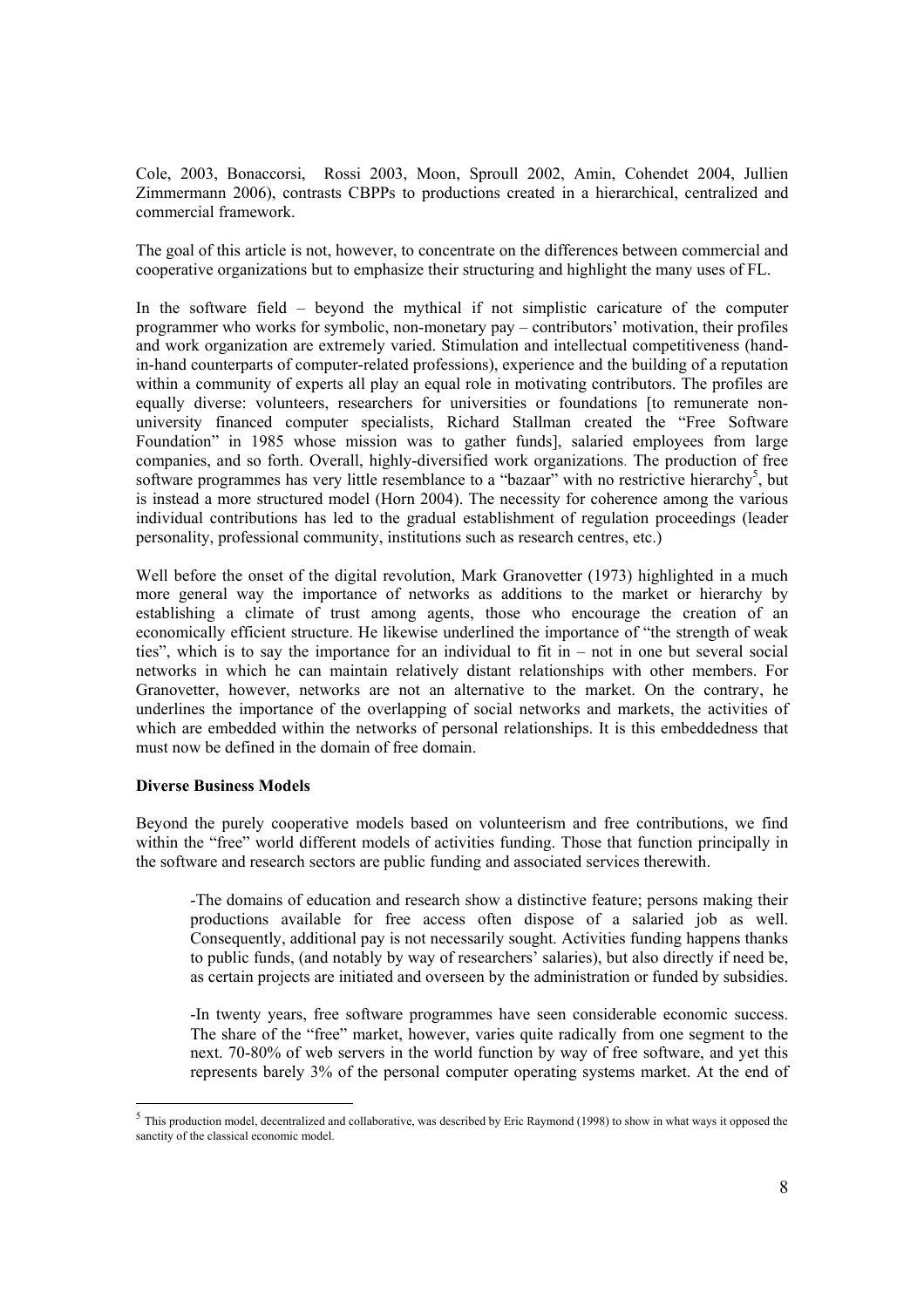the 1990s, the notion of free software became a concrete reality and was particularly sought-after by large companies and administrations, particularly in developing nations. One sign of the success of free software was the support offered by IBM, icon of proprietary logics, to Linux starting in the late 90s. Indeed, for a great number of companies, participation in free software has allowed them to position themselves in a market and invest with the prospect of control of standards and improvement of the link with the user, who is the source of product innovation. Yet, the fact that they are free of charge is merely a by-product of the freedom of copy and dissemination and not an obligation. Private companies may quite legally build their commercial service activity using free software. Specialized companies have centred their activities on the value added by proposing additional application, training, assistance, and so on.

In what way can these models be transposed to artistic creation? To begin with, computer programmers, like instructors or researchers, share common values; they also constitute a relatively homogenous community in which abuse or lack of respect for community rules are sanctioned by social pressure well before being punished within a legal framework. This reduces the need for legal enforcement. It is uncertain whether this social pressure will suffice as, little by little, FL become more commonplace and gain appeal among increasingly varied groups of cultural consumers.

If we exclude public funding, which is not so widespread among cultural industries (at least if we consider artists paid directly by the State), the recourse to foundations like FSF or less typical means of volunteer-based funding can bring limited supplement. The idea of forming volunteer contributor clubs that participate contractually to the funding of a cultural good (as with other public goods) was envisaged positively by Stéphan Breyer in his precursory 1970 article demonstrating the superiority of contractual agreements over the regulation of property rights. In the digital universe, this approach was met with renewed interest; in exchange for the provision of works, users may make contributions on a voluntary basis based on their "willingness to pay" (Samudrala, 2000). The main problem with this type of solution is that the remuneration risks being too modest (considering the behaviour of "free rider"); even if experimental studies show that this behaviour is often less pronounced than that which economic theory posits, and is even less pronounced the greater the proximity between the consumer and the producer (in this case, the artist).

In the world of "free" we also find veritable business models that serve as specific examples of widespread models in the digital economy that allow us to better value "experience goods", meaning those whose value the consumer recognizes only after use. These models that enumerate "free" or proprietary licenses, free of charge or paid for, exist without FL being used systematically.<sup>6</sup> The free nature of the content (at least during a certain timeframe) is associated with the sale of objects and outside services and/or the exhibition and promotion of the works themselves.

- In music, for example, the portion of the artists' revenues from associated services (concerts) or spin-off products (t-shirts, etc.) has grown since the beginning of the new millennium (Gayer and Shy, 2006, Curien and Moreau, 2006), even if not all artists perform concerts or sell spin-off products.

- Works under exclusive proprietary contract may later be published online for free; Fayard publishers have made provision for such standard publication contracts for the

 $\overline{a}$ 

<sup>6</sup> For example, the website *musicdownload.com*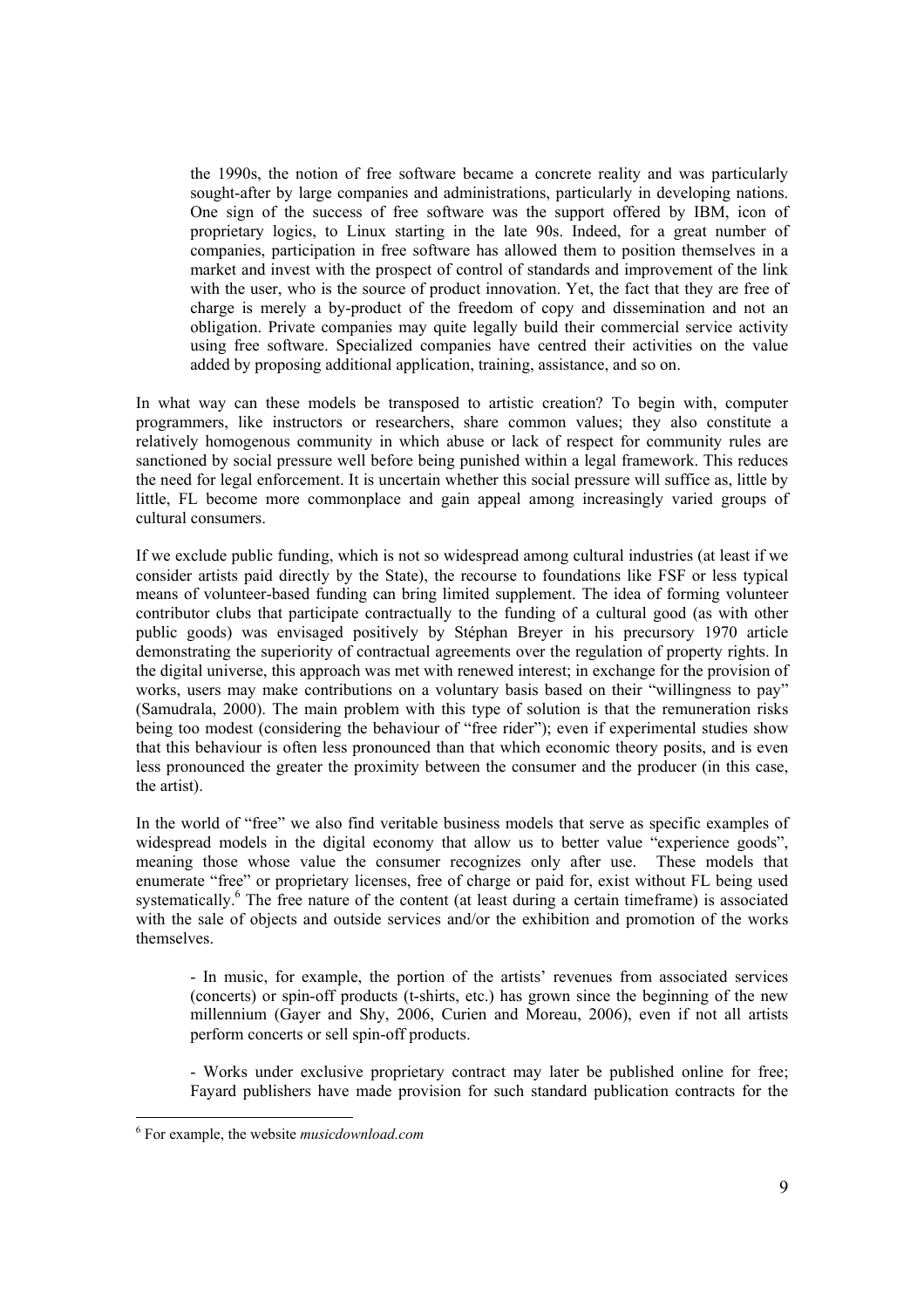first six months and then plan to turn them over to CC licenses to revive the lifecycle of the paper version; Pearson publishers has also tested this type of distribution. For the time being, no record company has signed, produced or distributed a songwriter in CC.

-Conversely, an FL work can, beyond certain limits, be subject to a proprietary contract and remuneration.<sup>7</sup> It is in the music domain, not including major record labels, that we find the most significant examples of this phenomenon. Musical artists, ever-increasing in number (most notably in the areas of sampling and remixing), have indeed sought to obtain the means to create a more flexible framework to forge their creations in by allowing open access. Some have their own websites, on which they may share their creations, often under CC license. This direct broadcast on the Net by the artists themselves allows for direct contact with their fans. At the same time, an FL practice has developed under the impetus of the arrival of micro labels on the music market.

# The Example of *Magnatune* (CSPLA, 2007)

*Magnatune* is a music label founded in 2002 that allows commercial access to a repertoire of works under FL license. It is a mixed system, combining both free and commercial use where users can listen to an album for free online (of radio or MP3 quality – not as high quality as a CD). When a purchase is made online, the quality of the purchased copy is identical to that of a CD. *Magnatune* does not accompany sales with DRMs; users are nonetheless requested not to redistribute the product, except to a few friends. The sales price is not fixed; the user himself chooses the price in a range from \$5-\$18. Out of the average sales price of \$8.50, half the sum is paid directly to the artist, prompting buyers to be more generous. Furthermore, the directors have developed a licensing policy for the works included in the "repertoire" that applies to companies.

# **6. Three situations in which the importance of FL comes to light**

Beyond the diversity of practices, we can identify three situations in which the economic importance of FL can be appreciated.

# **6.1 FL – tools for building fame**

FL prove themselves particularly adapted to non-professionals who wish to make their work known with no expectation of remuneration or to artists aspiring to go professional. The circulation of a work in FL happens in an economy of fame and reputation-building. In this economy, symbolic remuneration – pride in participating in a collective work exchanged within a community and recognition by peers – is strong. Integrating into a professional circuit can likewise offer a powerful incentive for contributors; drawing the attention of producers, employers, and public financing institutions to fund future creations becomes essential in an economy rich in cultural goods supply. However, the use of FL seems compatible only with great difficulty as a long-term solution with professional exercise of artistic trades when the creation requires independent income sources.

#### **6.2 The FL brand – loss leader in order to increase the value of classic BModels**

As far as professionals are concerned, the effect of fame plays another role entirely. The reputation of certain licenses coupled with the effects of networks contributes to a phenomenon of

 7 For example, the websites *magnatune.com and beatpick.com*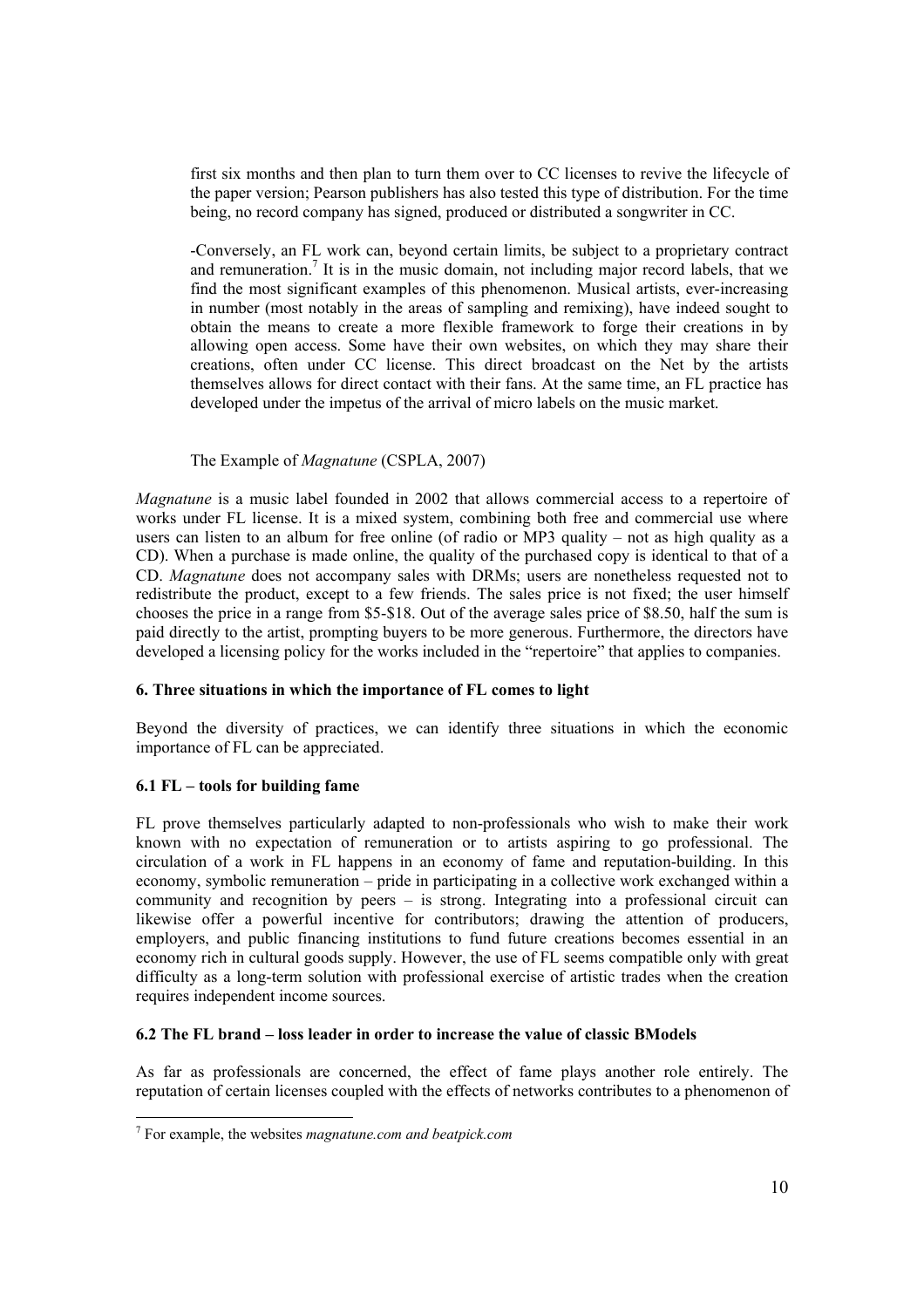centralization of a few families of licenses. Quite a few of the most frequently used FL are themselves not protected under FL but rather are protected by proprietary contracts that prohibit all form of modification, even by right of trademark. These licenses function, in fact, like "trademarks", with which it is possible to associate a clientele and BMs, bringing together both free licenses and remuneration. The use of such licenses thus corresponds to a promotional tool; the initial placement under an FL brand serves to attract a community of loyal users, the goal nonetheless remaining the conventional commercial exploitation of the work.

### **6.3 FL – innovative tools for collaborative and scalable creations**

FL are particularly well-adapted to scalable works, which are by nature perfectible and associate the work of different contributors. They were largely conceived of to facilitate the activities of creators of spin-off works, who use the works of their colleagues, rather than to promote those of the original authors (to be convinced of this, one only need consider the importance L. Lessig (2004) put on them). Letting third parties contribute to the development of a software programme or an online encyclopaedia contributes real added value. In the cultural domain, beyond the circulation of works whose creation model is bygone, the Internet favours the emergence of renewed forms of artistic creation. The romantic vision of "creation" and an individual author, upon which the original principles of "royalties" rest, clashes with the reality of contemporary artistic creation. For the past dozen years an ensemble of practices (Net art) placing the Internet at the heart of artistic work, and not merely as a tool for the diffusion of stilted works, has emerged (for more on the diversity of these practices, see Fourmentraux, 2006).

The philosophy of sharing gains support from the fact that artistic history is made up of borrowings and revivals. The word "author" has its roots in the Latin *augere* (meaning "to increase"), which attests to the will to fit one's works (which the English term "works" more clearly identifies than the French "oeuvre") into a collective framework. The work of creation derives inspiration and distinguishes itself from earlier works, but also in terms of innovation. As Isaac Newton once remarked, "We are all dwarves standing on the shoulders of giants." Certain modern-day economists likewise insist on the cumulative character of artistic production; copyright has contradictory effects when the situation concerns artists as, on the one hand, it increases their revenue, but, on the other hand, increases their debt towards those who came before them (Landes, Posner, 2003). And what is more, the structure of the Internet economy favours the reversal of roles and the absence of clear separation between customers and producers, as well as between creation and reception (Dang Nguyen, Pénard, 2002). The Internet accentuates the interaction between users and successive creators, between the mythical figure of the author-genius and that of the consumer.

These forms of scalable and collaborative creation cannot, however, be applied across the board. In quite a few domains, the practices remain centred on the pivotal role of the author, and the creation process is not particularly enriched by large-scale, collaborative work. Even in the music field many artists create works whose integrity they wish to protect.

# **Conclusions**

The applicability of the "free" philosophy to cultural productions thus appears ripe in certain cases but would not be a likely across-the-board model for the future. The implementation of FL bridges communities that, in reality, have nothing in common beyond their denunciation of the way in which copyright is used. A writer, a composer, a graphic designer, and a computer specialist, all do their job under very different economic conditions, and their expectations naturally must be met with different solutions. The response of the software community was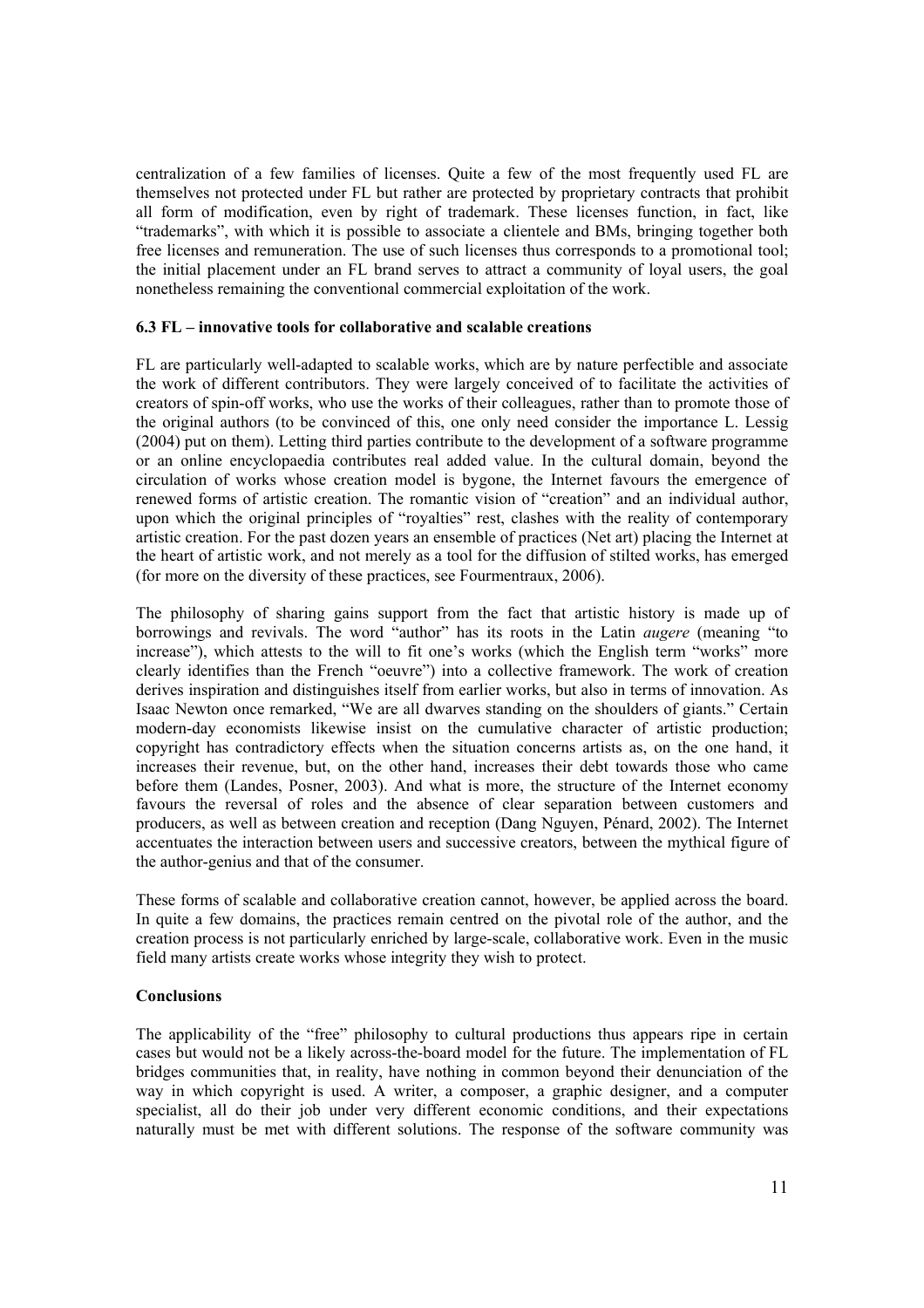juridical (GPL licenses); the scientific community found its answer in a technical resource – open archives; the music industry's response was the explosion of new labels using FL as promotional tools.

Furthermore, it is uncertain whether FL as a private ordering mechanism are the most appropriate tool to satisfy the desire to share, to access "freely", to give free choice to the authors, they are intended to promote. Free access turns into restrictive use. The free choice authors are given, often leads them to accept their work being rendered economically invisible. FL are no help when it comes to force groups like Disney and Universal to extend access to content they hold the rights to. Contrarily, FL can lead to the belief that the individual creator's work should be a freely consented gift regardless of the historic entitlement brought by IP. The historic copyright movement and that of "*droit d'auteur*" even more so has indeed served to institutionalize authors and their collaborators by defining the statutes and rights attached. FL, in this way, run the risk of weakening this construction by sending authors back to the level of unpaid amateur.

Thus, FL cannot resolve the ensemble of perverse effects of the copyright. One in-depth reflection on the expansion by law of the "public domain" (Hugenholtz, 2006, Benabou, Dusollier, 2007) to include all works left openly at the disposition of everyone by the rights holders would certainly be better suited to respond to the demands raised by FL. It is undoubtedly because of the great difficulties raised by taking on such an in-depth reform of the copyright that additional solutions like FL today are so successful, despite their imperfections.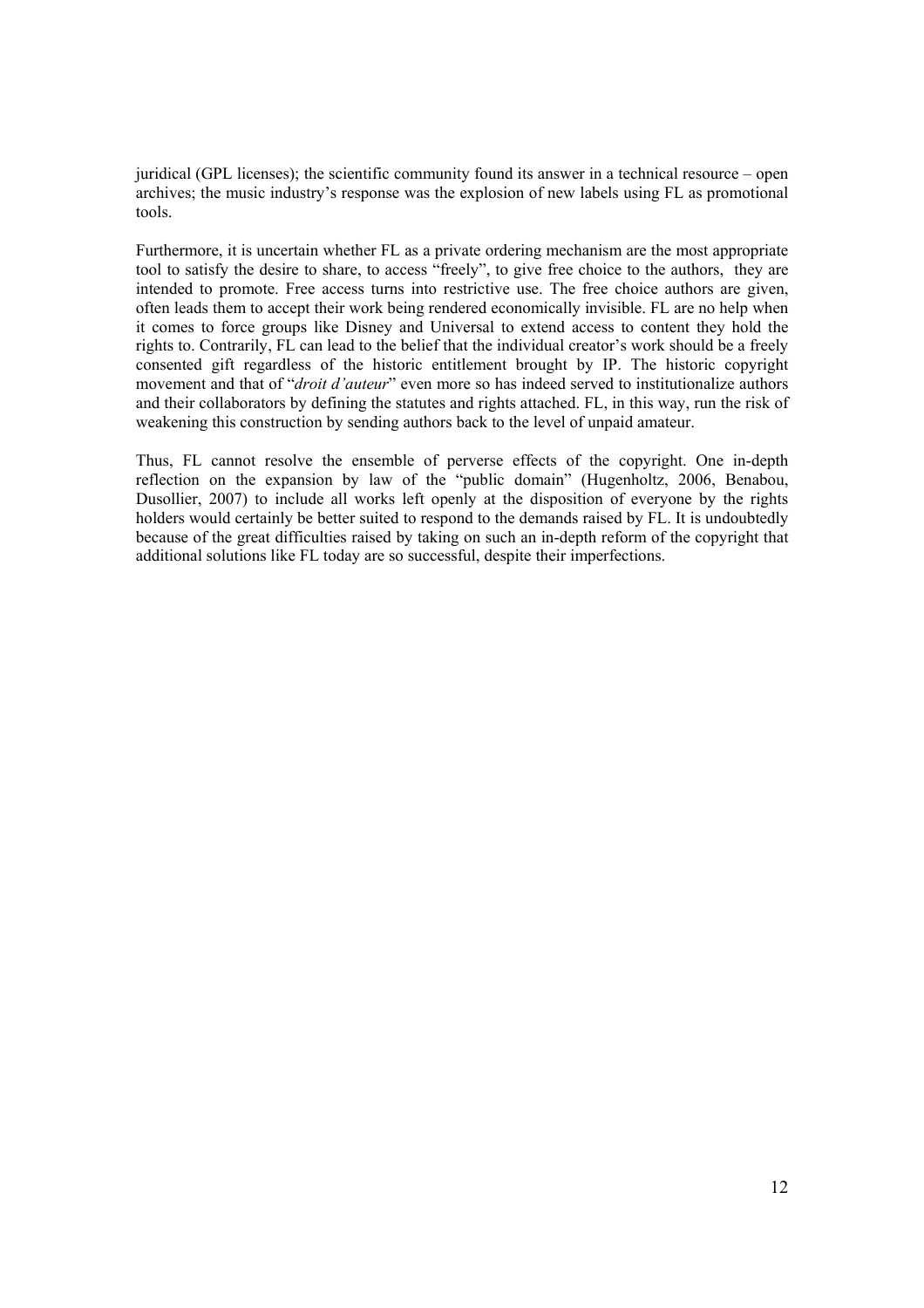Some references

Amin A Cohendet P (2004) The architecture of knowledge : communities, competences and firms, Oxford university press, Oxford

Benabou VL Dusollier S (2007) Draw me a public domain WP

Benkler Y (2002) Intellectual property and the organization of information production, International review of law and economics 81 – 99

Benkler Yochai (1999) free as the air to common use : first amendment constraints on enclosure of the public domain, NYU L review, volume 74, p 354 – 446

Benkler Yochai (2001) A political economy of the public domain : markets in information goods versus the marketplace of ideas, in Dreyfuss RC, Zimmerman DL, First H (eds), Expanding the boundaries of intellectual property, Oxford university press

BENKLER, Yochai, 2002, "Coase's Penguin or Linux and the nature of the firm", *Yale Law Journal*, 112, Winter, 369 - 446.

Bettig Ronald (1996) – Copyright culture : the political economy of intellectual property – Colorado, Westview press Bonaccorsi A, Rossi C (2003) Why open source can succeed, Research policy, n°32, issue 7, p 1243 – 1258

Bourcier, Danièle, Mélanie Dulong de Rosnay (eds.), *International Commons at the Digital Age – La création en partage*, Romillat, Paris, 2004

Boyle J (2003) The second enclosure movement and the construction of the public domain – Law and contemporary problems, 66, 33

Breyer Stephen (1970) - The uneasy case for copyright : a study of copyright in books, photocopies and computer programs - Harvard Law Review, n° 84, p 281 - 351

Clément-Fontaine Mélanie, « Singularité et pluralité des licences libres », *Cahiers Lamy Droit de l'informatique*, avril 2003, n°157, p.14-16.

CSPLA (2007) Benabou VL, Farchy, J La mise à disposition ouverte des oeuvres de l'esprit, Rapport pour le ministère de la culture et de la communication, Paris.

Curien N, Moreau F 2006 L'industrie du disque, La découverte, repères, Paris.

Dang Nguyen, Pénard Thierry (2002) Internet economics, a new form of cooperation ? in Bellon B, Plunket A (eds), Industrial cooperation, Edward Elgar

Depoorter B, Parisi F (2002) Fair use and copyright protection : a price theory explanation, International review of law and economics,  $p 453 - 473$ 

Dusollier Séverine (2006) Les licences creative commons : les outils du maître à l'assaut de la maison du maître – Propriétés intellectuelles, n°18, janvier ; The master's tools versus the master's house : creative commons versus copyright, (2006) Columbia journal of law and arts, 271, 29

EISENBERG, Rebecca.S, HELLER, Michael. A 1998, "Can patents deter innovation ? The anti-commons in biomedical research", *Science*, May, no.280.

Elkin – Koren N (1998) Copyrights in cyberspace \_ rights without laws ? Chi- kent L review, p 1155 - 1202

Elkin - Koren Niva (2006) Exploring creative commons : a skeptical view of a worthy pursuit , in Bernt Hugenholtz and Guibault Lucie, eds, the future of the public domain, Kluwer Law international

Feledziak B, Lyubareva I (2006) The role of free licences for cooperation development and learning within the commons – based peer production. The case of CC and GNU – GPL, WP

Foray D, Zimmermann JB (2001) L'économie du logiciel libre : organisation cooperative et inicitation à l'innovation – Revue économique , vol 51, p 77 - 93

Fourmentraux Jean Paul (2005) Art et Internet, les nouvelles figures de la création, CNRS Editions

Frischmann BM (2005) An economic theory of infrastructure and commons management, 89 Minnesota law review, 89, 917 – 1030

Gayer Amit, Shy Oz (2006), Publishers, artists and copyright enforcement, Information, economics and policy, vol 18, p 374 - 384

GORDON, Wendy., 2003, " Intellectual property", *The Oxford Handbook of Legal Studies*, ch. 28, Oxford University press, edited by Peter Can & Mark Tushnet.

Granovetter Mark (1973) The strength of weak ties, American journal of sociology, volume 78, n° 6, p 1360 - 1380

HARDIN, Garrett, 1968, "The tragedy of the commons", *Science*, no. 162, p 1243 - 1248

Hess C Ostrom E (2003) artifacts, facilities and content : information as a common pool resource Law and contemporary problems, 66, 111 – 145

Horn F, 2004, L'économie des logiciels, Repères, la Découverte, Paris.

Jullien N , Zimmermann JB (2006) New approaches to intellectual property : from open source to knowledge – based industrial activities, DIME, WP on intellectual propeerty rights, n° 5

Landes William .M, Posner Richard.A (2003), The economic structure of intellectual property law, The belknap Press of Harvard university press, Cambridge, Massachussetts

Lang B (2000) Logiciels libres et entreprises. Terminal, n° 80 – 81, Les logiciels libres, de l'utopie au marché, Editions L'harmattan, Paris.